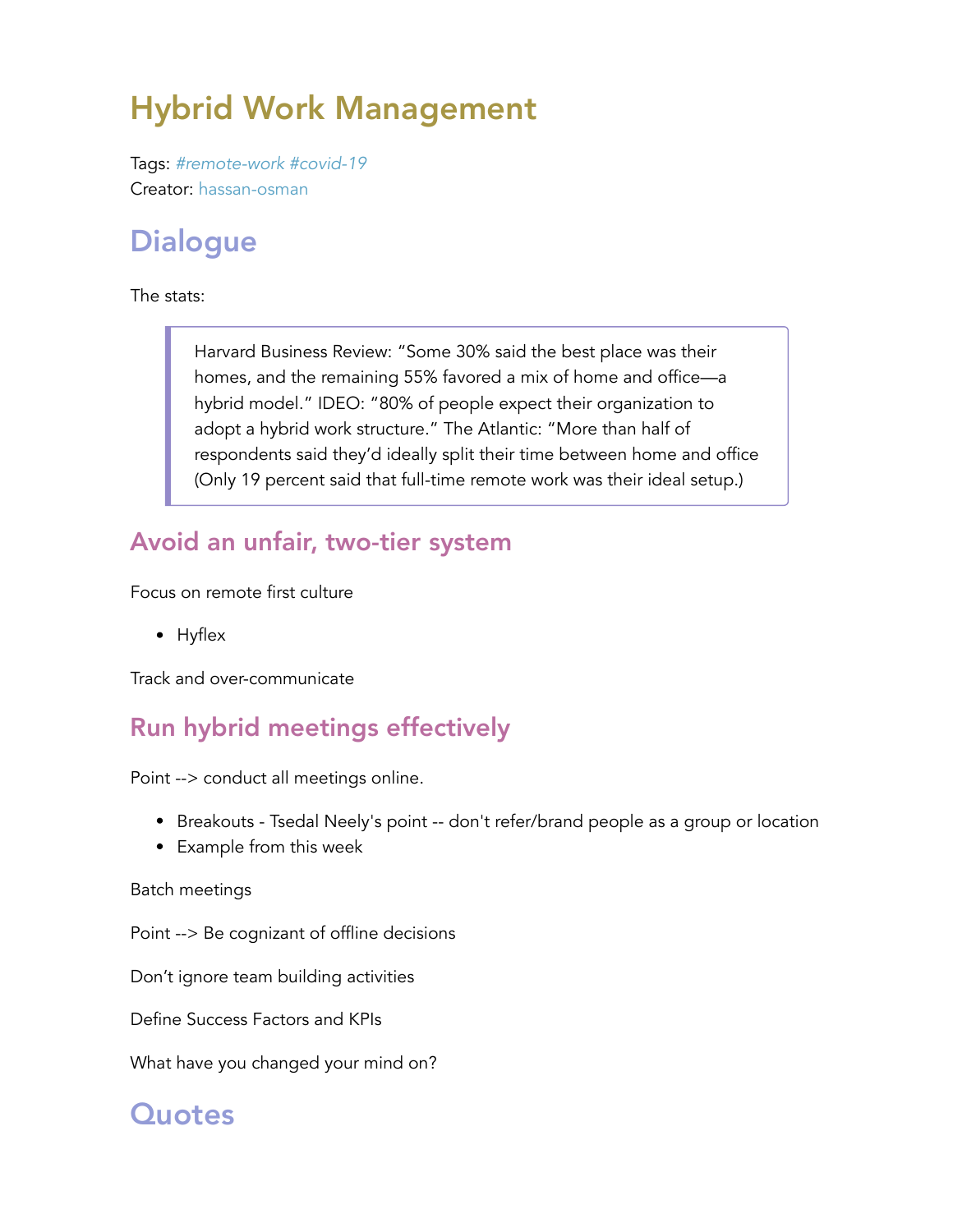*Highlight [page 4]:* Many surveys have been published about the fact that working professionals prefer a hybrid work arrangement that mixes home and office work. Here are just a few of the findings: • Harvard Business Review: "Some 30% said the best place was their homes, and the remaining 55% favored a mix of home and office—a hybrid model."2 • IDEO: "80% of people expect their organization to adopt a hybrid work structure."3 • The Atlantic: "More than half of respondents said they'd ideally split their time between home and the office. (Only 19 percent said that full-time remote work was their ideal setup.

*Highlight [page 9]:* The closer you are to the set office hours range on the spectrum, the "more synchronous" the work is. Synchronous work means that your team members need to communicate and collaborate closely in real time to get their work done.

*Highlight [page 12]:* When analyzing your team's hybrid arrangement, you should consider two separate but interrelated perspectives. The first is the job perspective, and the second is the employee perspective.

*Highlight [page 13]:* Consider how much time your team members spend on focused activities compared to team collaboration or on-site activities. In other words, think about how much time your team members need to spend on a task to focus on it (i.e., alone time) and how much time they need to spend collaborating on a task with their team (or spend time in the office for access to on-site resources).

*Highlight [page 13]:* As you think through your job perspective analysis, keep in mind that functions and roles within an organization are not all equal. For example, lab technicians require a lot more on-site presence due to the need for access to lab equipment than social media analysts, who can comfortably conduct their job remotely.

*Highlight [page 15]:* Finally, conduct job perspective analysis assessments by leveraging team surveys, discussions, interviews, or workflow audits. You might already have some information as a team manager, but you can use those assessments to gather additional information or even validate what you already know. One point of caution here: You can easily go overboard and get very detailed with your analysis. For example, you could break down job tasks and workflows to the minute. However, this is unnecessary and will take way too much of your time and effort. Instead, focus on an 80/20 analysis, where you look at the 20 percent of information you need that gets you 80 percent of the results.

*Highlight [page 16]:* You also want to look at your team members' different career needs and requirements from a hybrid perspective. Some people would prefer more remote work, and others might prefer more on-site work. Here are a couple of examples. Mila, a 21-year-old who recently graduated from college, lives close to the office and prefers to be on-site because it might get too noisy in the small apartment she shares with her roommate. Most importantly, she's early in her career, and she'd like to meet up and connect with other employees at the office to build relationships. On the other hand, Anuj, a married 45-year-old with three kids, lives an hour away from the office and has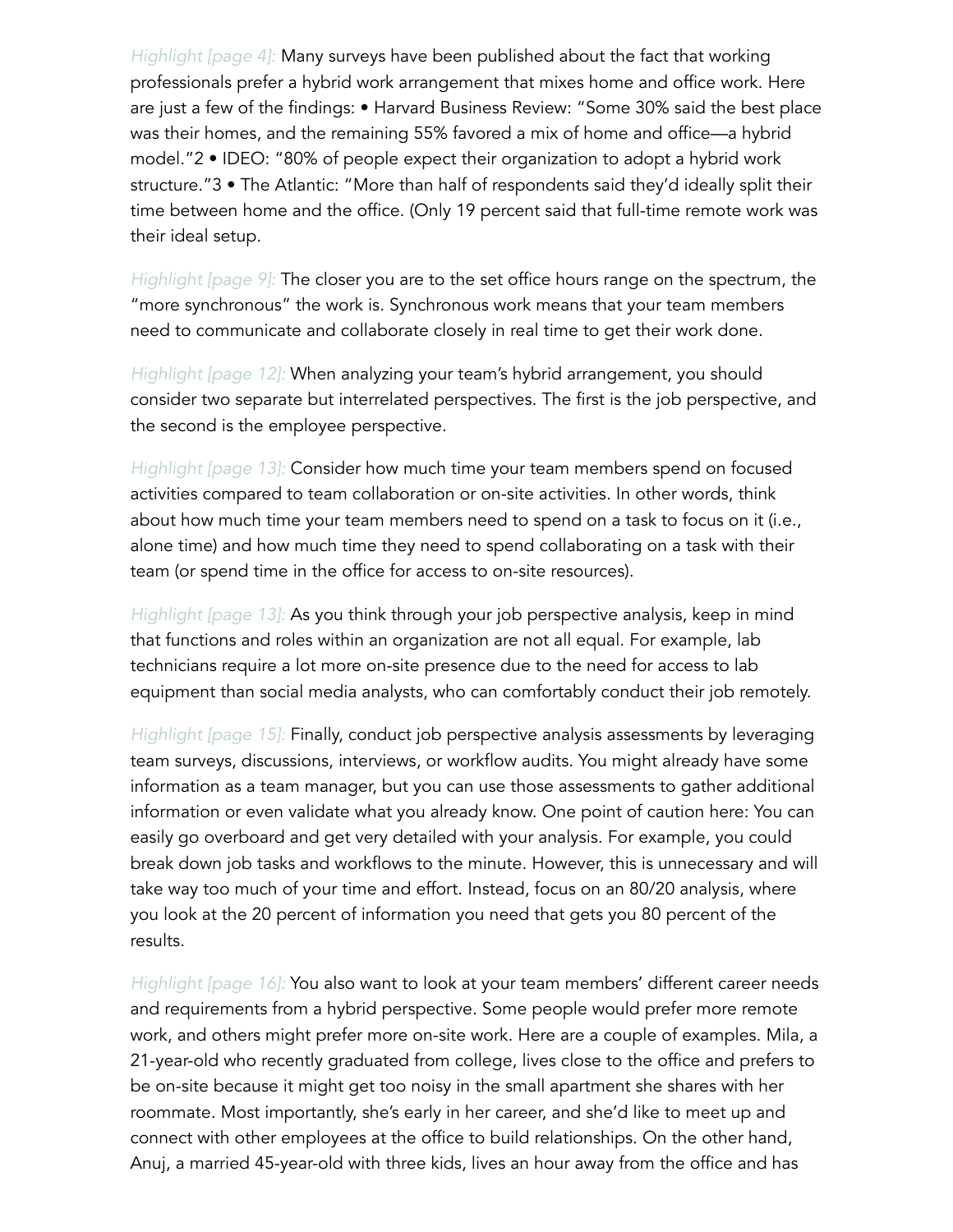been at the company for 17 years. He prefers to work more from home because he has already established good working relationships with his team and can get more focused work done remotely. So avoid making any assumptions about your team before you understand their specific career needs.

*Highlight [page 18]:* Look at your organization's structure and think about where individuals and teams fit (leverage the hybrid work model chart we covered earlier). Some teams could work from the main office or satellite office during set office hours because the individuals within that team need to work synchronously and frequently meet face-to-face. Other teams or individuals might be more flexible on working from anywhere and at any time because there are no policy restrictive issues, and the team works mostly asynchronously. So avoid forcing a "one-size-fits-all" solution for your entire team or organization.

*Highlight [page 18]:* Consider Multiple Options Think through multiple options that work for your job and employee requirements. Here are a few things to consider. Weekly/ Monthly/ Quarterly/ Yearly Plans What will your hybrid model look like on a weekly, monthly, quarterly, and yearly basis? You don't need to have an arrangement for each timescale, but it's worth the effort to think through all of them. For example, your weekly plan could be that the team will work three days from the office and two days from home. Your quarterly plan might be that the team will have a three-day off-site in a satellite office for the entire department. And for your yearly plan, it could be that the whole company will get together in the office at an off-site location for a week. Potential Employee Exceptions How will you handle employees with special circumstances who need to spend more time remotely than other team members? For example, if your weekly team plan is Monday to Wednesday from the office and Thursday and Friday from home, but one employee has to be a primary caregiver to an elderly parent at home on Wednesdays, how will you address that exception? Will they be able to skip that day altogether? Or would they make it up by showing up to the office to work with another team on Thursday? Those exceptions should be considered part of your plan so that you remain fair to that employee and others. Flexible Workplace Opportunities What are some potential flexible work opportunities that are available for team members who are local to each other? For example, if you have a group of eight employees who all live close to each other but are a two-hour commute from the office, does it make sense to offer them a closer co-working space option that you can lease for three days a week and then save a bit on your main office real estate? Future Hiring Plans Finally, how will your future hiring plans change because of your hybrid work model? As you analyze your hybrid work arrangements, take advantage of the opportunity to reimagine how you hire going forward. Given that your hybrid model allows for more flexibility, you could open your talent pool to multiple geographies, and this could give you a huge competitive advantage because you'll be able to hire people who weren't previously considered due to their location. As you consider all these options, avoid making any final decisions at this point because you'll be soliciting feedback later on during the planning phase, and things might change based on the response you get.